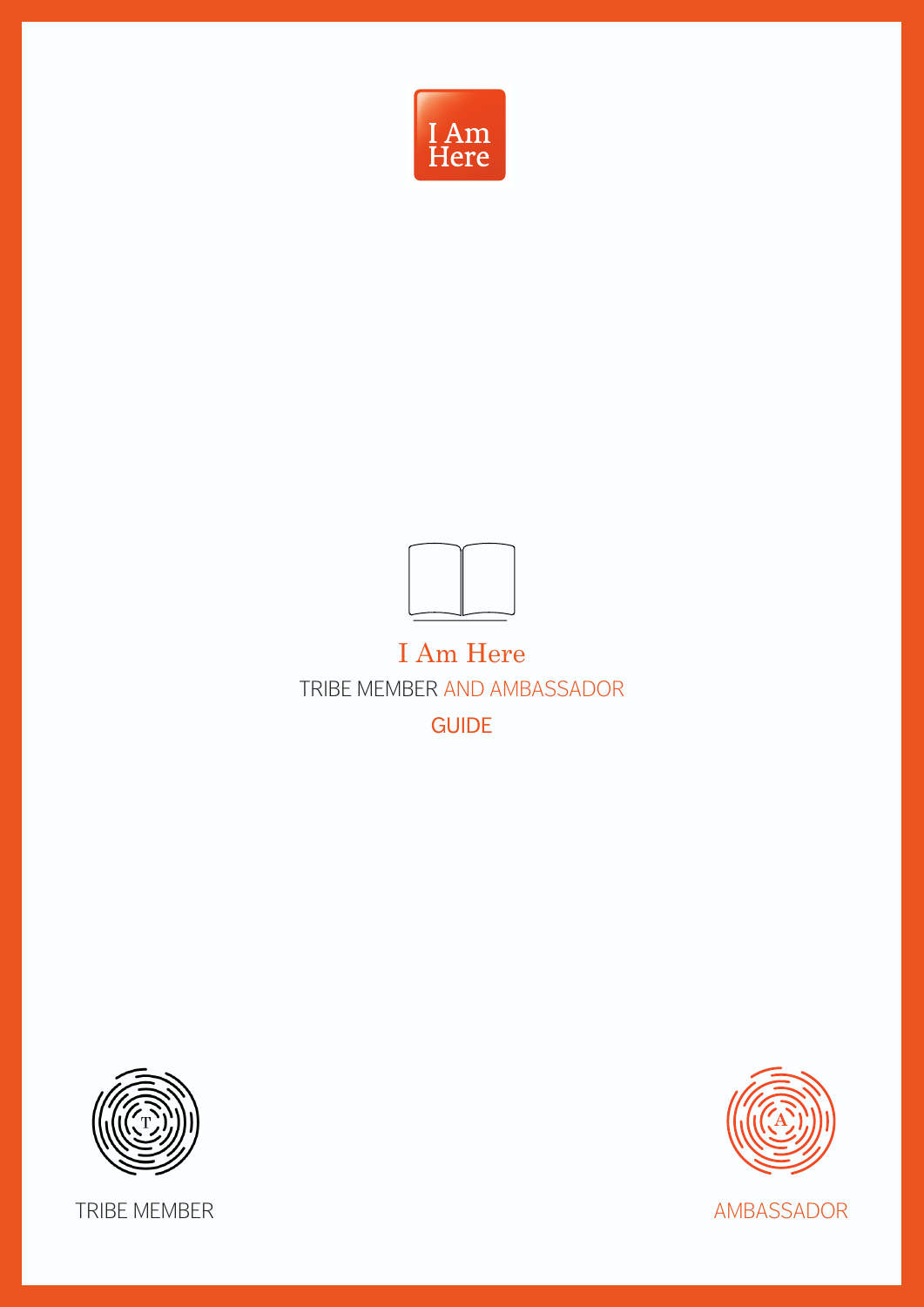At some stage in our lives, we, or someone close to us, will experience a mental health or wellbeing challenge.

As an I Am Here Tribe Member, you will develop the courage, confidence, and skills to Show you care and refer someone to an I Am Here Ambassador when needed.

As an I Am Here Ambassador, you will further develop your courage, confidence, and skills to act as a signpost to connect people with the help and support they may need when these challenges arise.







Tribe Members and Ambassadors are courageous, confident, and CLEAR.



You have **Compassion**, you Listen carefully, you show Empathy, you demonstrate Acceptance, and you are Real.

01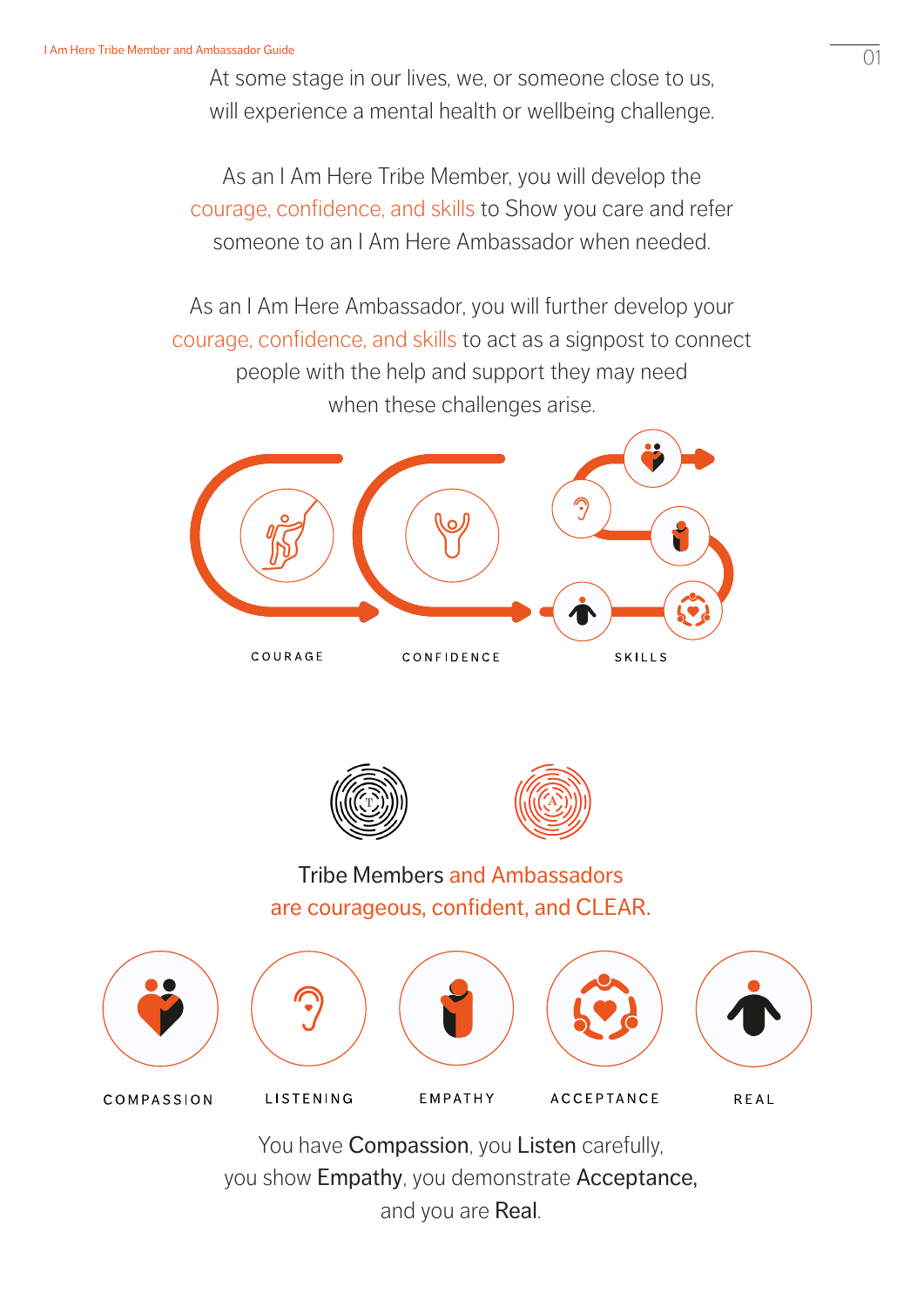

TRIBE MEMBER Your role as a Tribe Member is to: Have the courage, confidence, and skills to Show you care.



### As you Show you care:

- $\bigcirc$  Be present and simply listen.
- $\bigcirc$  Recognize the warning signs.
- $\bigcirc$  Tune in to your head, heart, and gut feelings.
- $\bigcirc$  Identify any internal, external, or environmental barriers and break them down.



Recruit more Tribe Members.



Know what help and support is available and where to find it on the I Am Here Arena.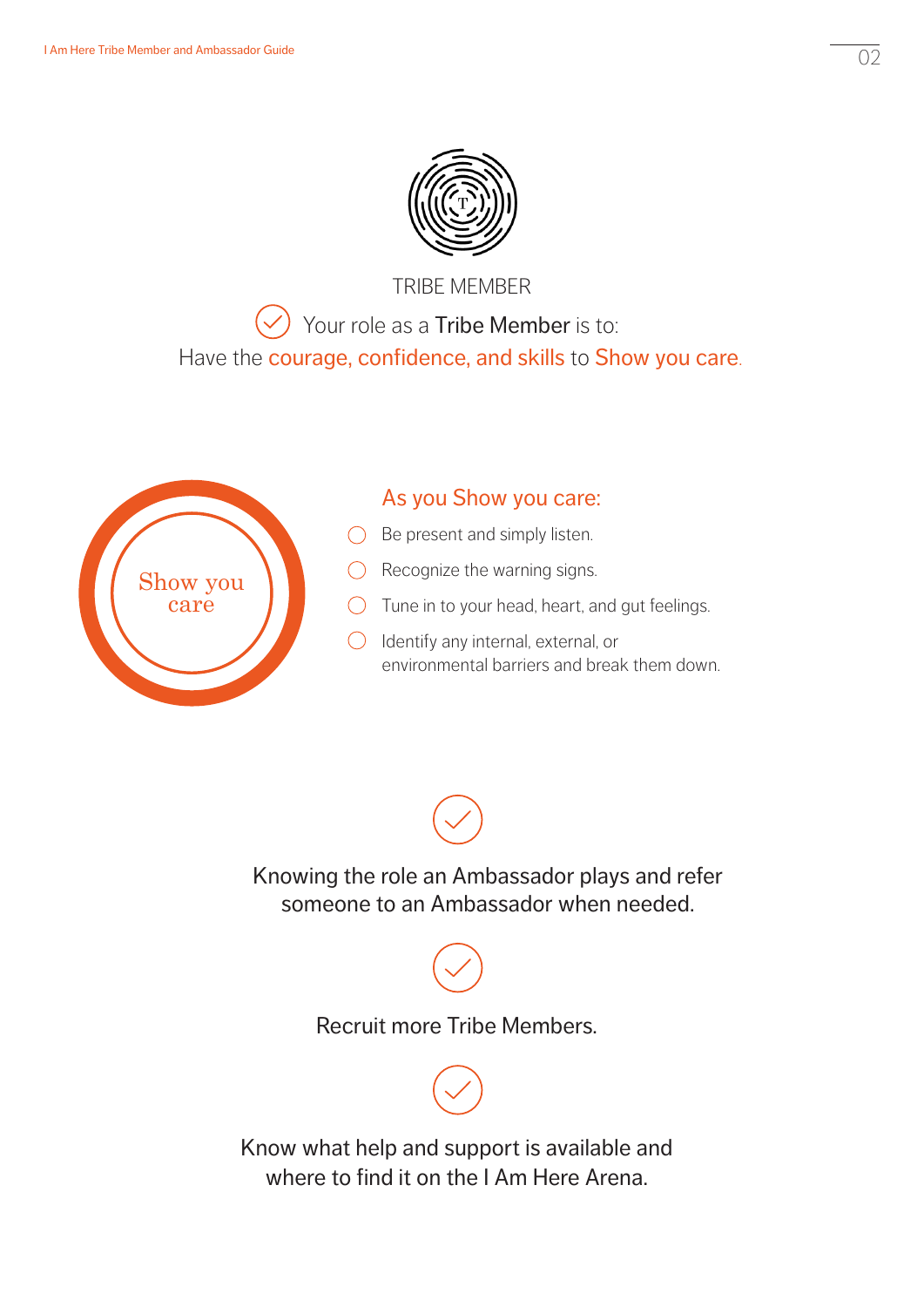

Your role as an Ambassador is to **Show you care**, Ask the question, and Call for help. That's it!

# Show you care Ask the question

Call for help

#### As you Show you care:

- $\bigcirc$  Be present and simply listen.
- $\bigcirc$  Recognize the warning signs.
- $\bigcirc$  Tune in to your head, heart, and gut feelings.
- $\bigcirc$  Identify any internal, external, or environmental barriers and break them down.

#### As you Ask the question, remember to:

- $\bigcirc$  Ask open questions and listen carefully to the person.
- $\bigcirc$  Never make a diagnosis.
- $\bigcirc$  Ask, listen, and decide if you need to Call for help or not.
- $\bigcirc$  Demonstrate complete acceptance and have respect for the person.



- $\bigcirc$  Advise the person of available help and support.
- $\bigcirc$  Ensure the person is given the time and space to Call for help.
- $\bigcirc$  You can accompany the person to the help or support; however, they must make contact themselves.
- Accept the person's decision to take the help or not.  $\bigcap$

If you believe there is an imminent risk that the person will be a danger to themselves or others, you must call for emergency help or support. Do not leave the person on their own, and do not delay taking action.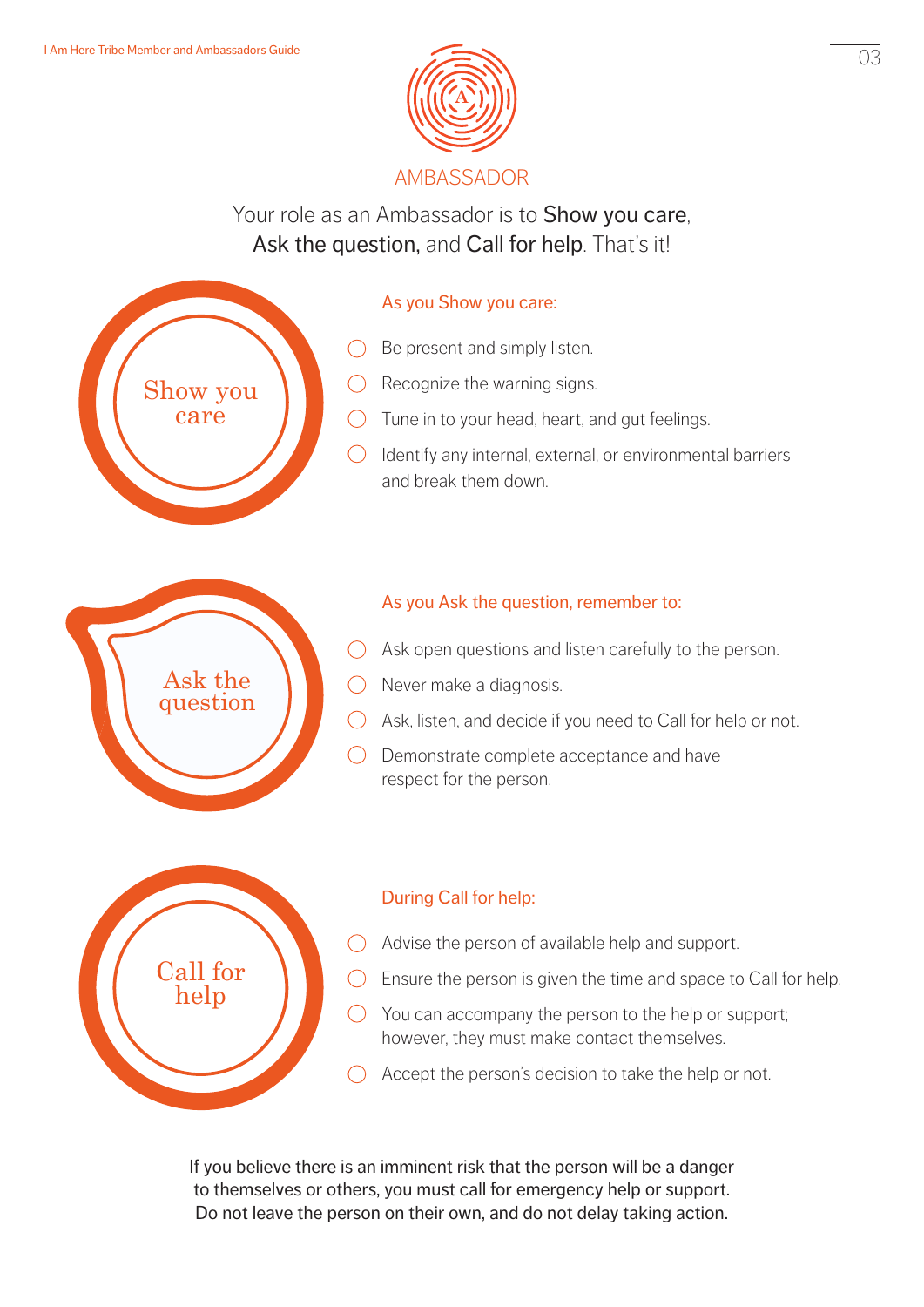## **Your mental health and wellbeing is as important as anyone else's.**

As a Tribe Member and Ambassador, it is important to perform a **self-check**. You do this to ensure you are ready, willing, and able to assist others before opting in for the day. Just before you Show you care, you will also need to perform a self-check.



And remember, as a Tribe Member or Ambassador you too have access to help and support. This help may be internal or external to the organization and is available under the following six pillars:



If you believe there is an imminent risk that the person will be a danger to themselves or others, you must call for emergency help or support. Do not leave the person on their own, and do not delay taking action.